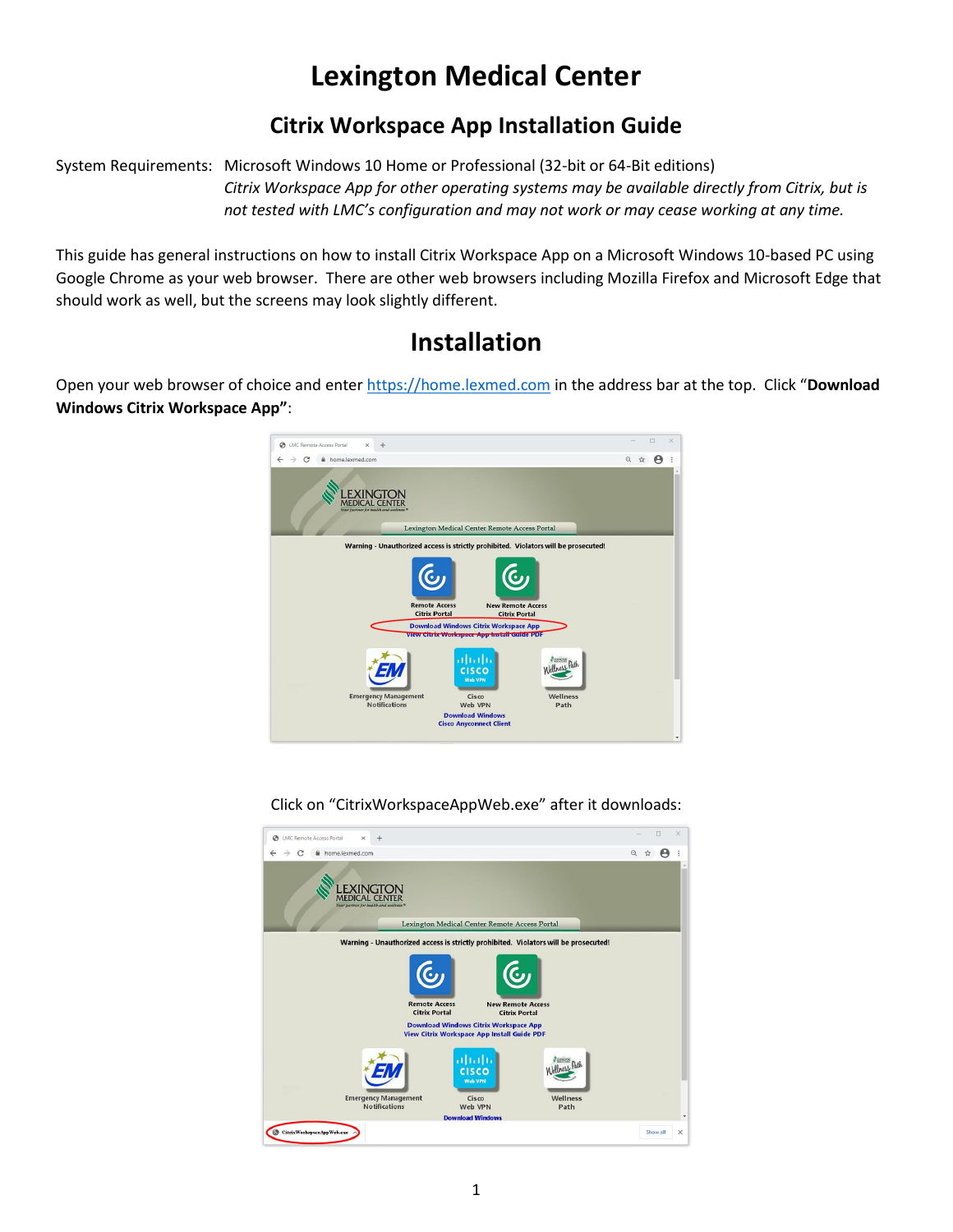If you receive a User Account Control prompt, click "Yes":



On the Welcome screen, click "Start":

| <b>Citrix Workspace</b> | $\times$                                                                                                                                                                                                                               |
|-------------------------|----------------------------------------------------------------------------------------------------------------------------------------------------------------------------------------------------------------------------------------|
|                         | <b>Welcome to Citrix Workspace</b>                                                                                                                                                                                                     |
|                         | Citrix Workspace app installs software that allows access to<br>virtual applications that your organization provides,<br>including software that allows access to the applications<br>that use your browser.                           |
| Workspace               | - Allow applications access to your webcam and<br>microphone.<br>- Allow applications to use your location.<br>- Allow access to local applications authorized by your<br>company.<br>- Save your credential to sign in automatically. |
|                         | Click Start to set up and install Citrix Workspace app on<br>your computer.                                                                                                                                                            |
| <b>CİTRIX</b>           |                                                                                                                                                                                                                                        |
|                         | Start<br>tancel                                                                                                                                                                                                                        |

On the License Agreement screen, review the license agreement, check the box next to "I accept the license agreement" and click "Next":

| You must accept the license agreement below to proceed.                                                                                                                                                                                                                  |  |
|--------------------------------------------------------------------------------------------------------------------------------------------------------------------------------------------------------------------------------------------------------------------------|--|
| CITRIX LICENSE AGREEMENT                                                                                                                                                                                                                                                 |  |
| Use of this component is subject to the Citrix license or terms of service<br>covering the Citrix product(s) and/or service(s) with which you will be using<br>this component. This component is licensed for use only with such Citrix<br>product(s) and/or service(s). |  |
| CTX code EP R A10352779                                                                                                                                                                                                                                                  |  |
| I accept the license agreement                                                                                                                                                                                                                                           |  |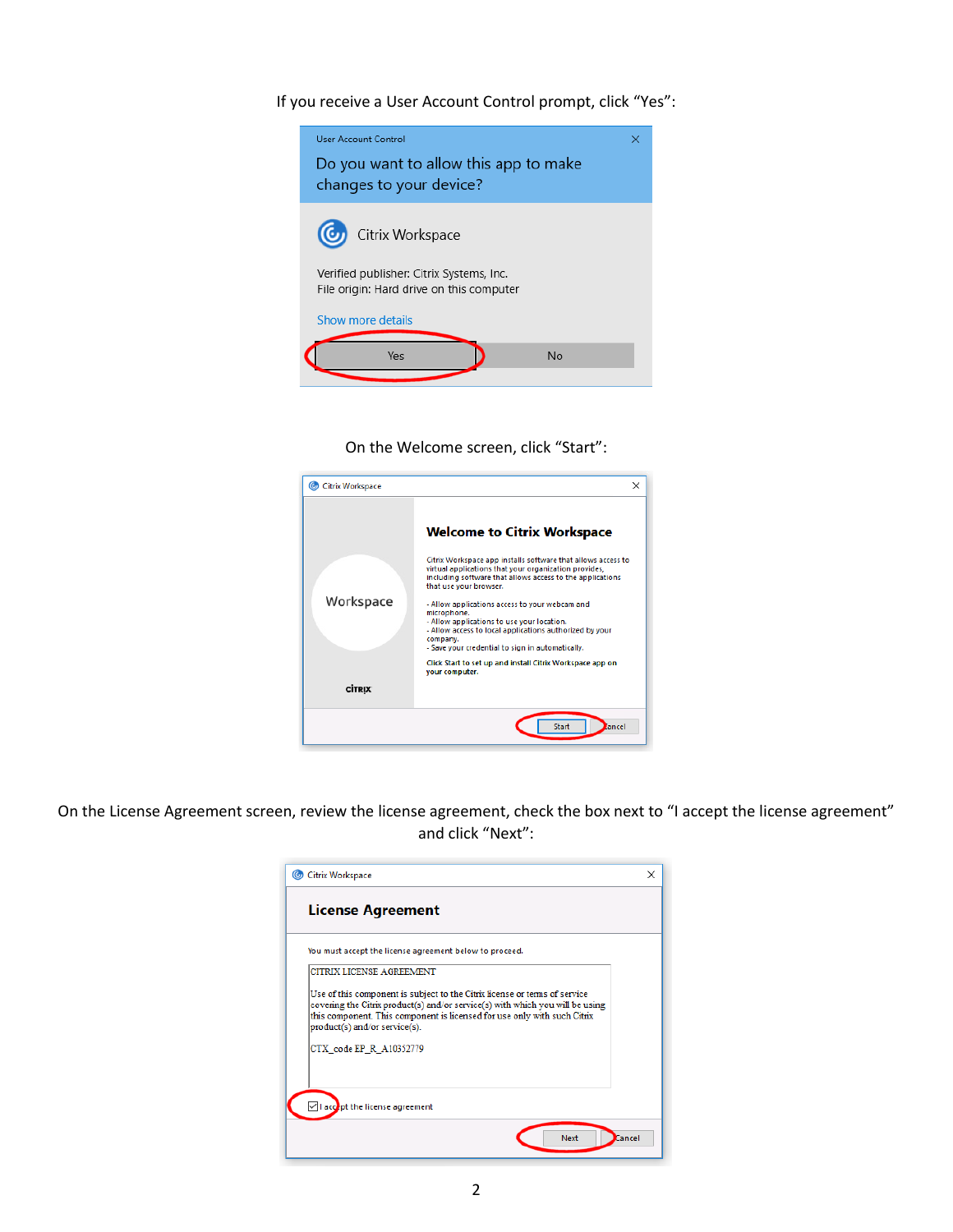On the App protection screen, leave the box unchecked and click "Install":



Wait for the Installation Successful Screen, then click "Finish":



If at any time you see an Add Account Screen, click "Close" or "Cancel":

| Citrix Workspace                                                           | × |
|----------------------------------------------------------------------------|---|
| <b>Add Account</b>                                                         |   |
| Enter your work email or server address provided<br>by your IT department: |   |
|                                                                            |   |
|                                                                            |   |
|                                                                            |   |
| Add<br>Close                                                               |   |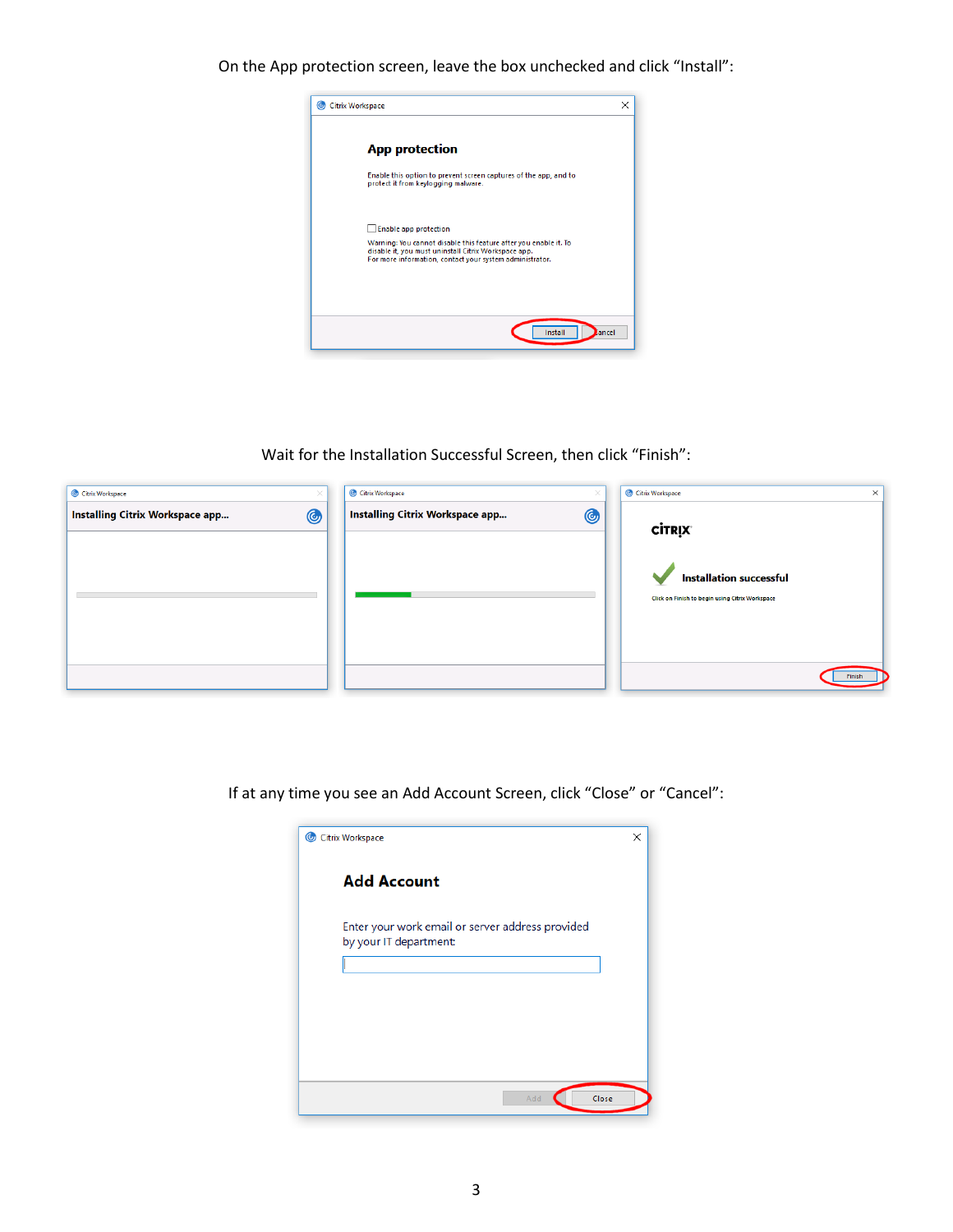### **Logging In**

Return to [https://home.lexmed.com](https://home.lexmed.com/) in your web browser and click on the green Remote Access Citrix Portal:



Type in your username and password and click "Log On."

**\*\*If your browser asks you if you want to save your password, click NO.\*\***

**\*\*LMC Security Policy Prohibits saving passwords, violating this could result in termination of your access.\*\***

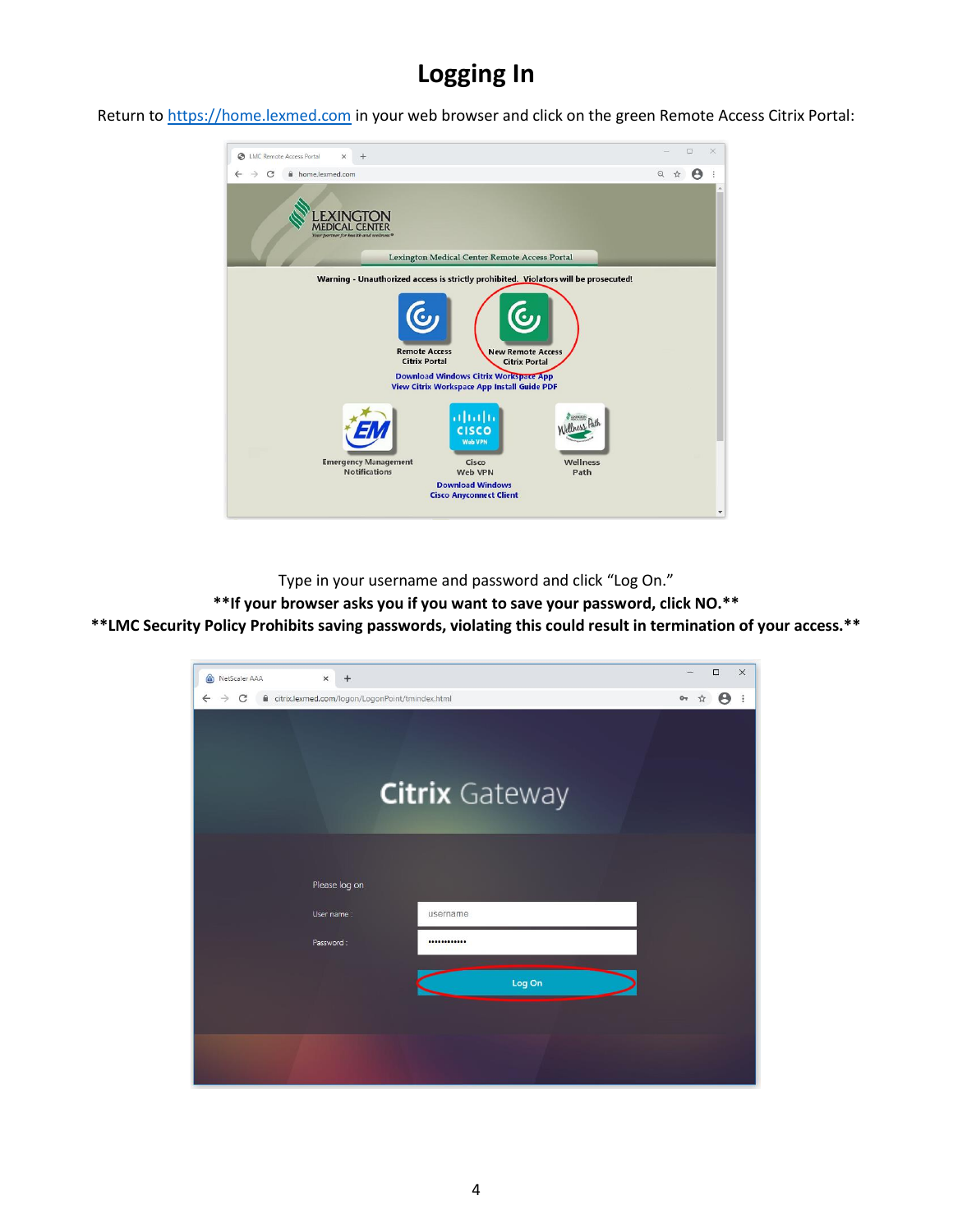If you entered your username and password correctly, you will see a Duo Security window. If you configured Duo to automatically send you a push, then look for a notification on your cell phone. If not, select "Send Me a Push," then look for the notification on your cell phone*. \*\*Please Note: Initial Duo Setup must have already been completed. If you have not already completed this, then follow the documentation provided separately by the IS Security team.*



Tap the Duo Mobile Notification on your Cell Phone Then Tap Approve in the Duo Mobile App.



*Screenshot is from an iPhone, Android will look similar. Screenshot is from an iPhone, Android will look similar.*

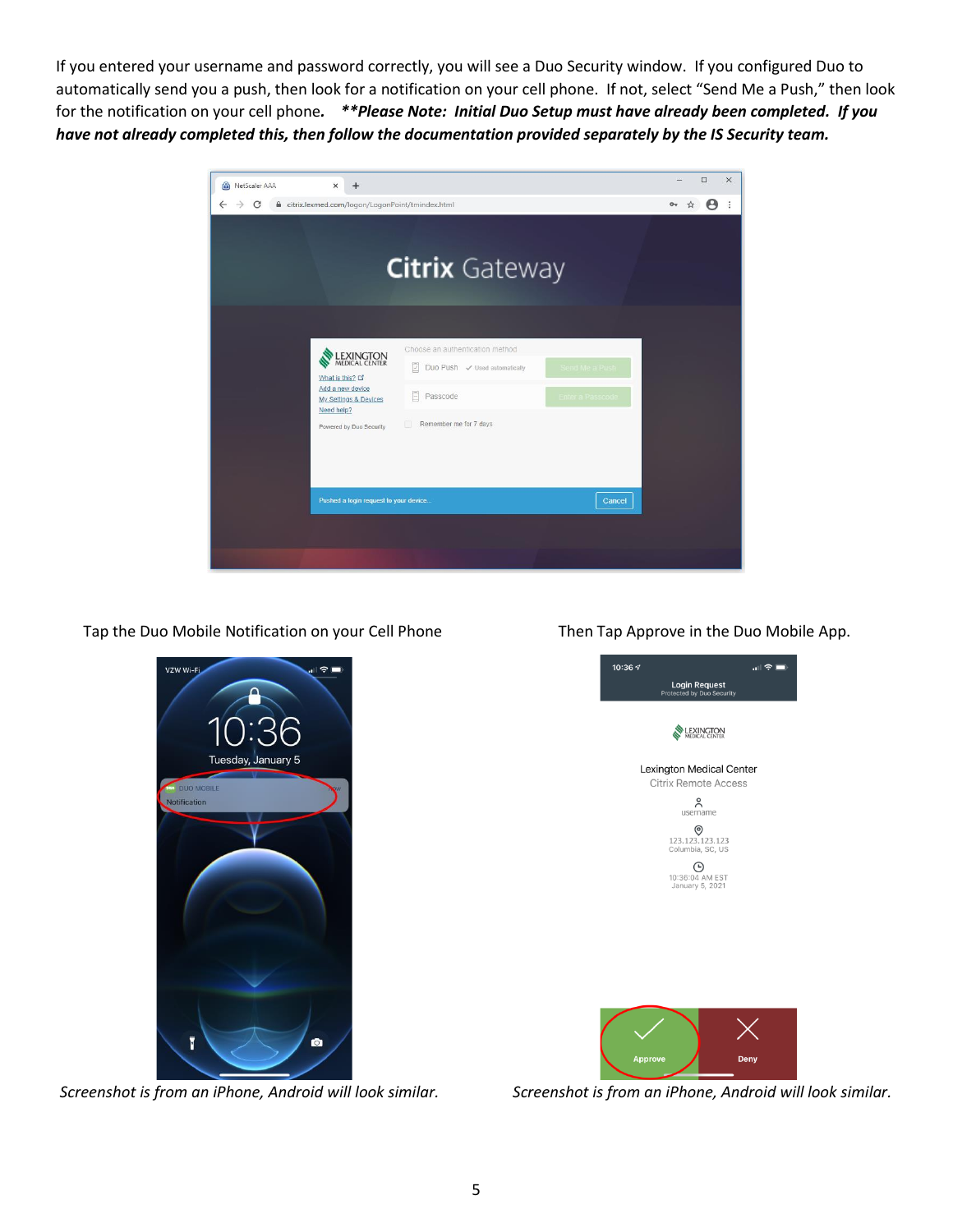After approving the login in the Duo Mobile App, the login should complete in the web browser. You will be presented with a list of applications that you have remote access to. Single click the application that you would like to launch.



 $\sqrt{2}$ 

 $\qquad \qquad \hat{H} = \frac{1}{2} \hat{H} + \frac{1}{2} \hat{H} + \frac{1}{2} \hat{H} + \frac{1}{2} \hat{H} + \frac{1}{2} \hat{H} + \frac{1}{2} \hat{H} + \frac{1}{2} \hat{H} + \frac{1}{2} \hat{H} + \frac{1}{2} \hat{H} + \frac{1}{2} \hat{H} + \frac{1}{2} \hat{H} + \frac{1}{2} \hat{H} + \frac{1}{2} \hat{H} + \frac{1}{2} \hat{H} + \frac{1}{2} \hat{H} + \frac{1}{2} \hat{H} +$ 

 \*Alternatively, to skip this step in the future, right click The ICA file and choose "Always Open Files of This Type,"

| <b>EXINGTON</b>    |                                         | 88<br><b>APPS</b> | $Q$ $\phi$ |
|--------------------|-----------------------------------------|-------------------|------------|
| <b>Apps</b><br>All |                                         |                   |            |
|                    |                                         |                   |            |
|                    |                                         |                   |            |
| Remote Application |                                         |                   |            |
|                    |                                         |                   |            |
|                    |                                         |                   |            |
|                    |                                         |                   |            |
|                    |                                         |                   |            |
|                    | Onen.<br>Always open files of this type |                   |            |

Click the ICA File that downloads. Then click the ICA File that downloaded.

After a few seconds, your application should begin launching.



 $\overline{\phantom{0}}$   $\overline{\phantom{0}}$  +

Citrix/LMCEXTWeb

Citrix Receiver  $\leftarrow$   $\rightarrow$  C  $\quad$  iii citrix.lexmed.com

Apps  $\overline{AB}$ 

LEXINGTON

RGVmYXVsdEFnZ3J....ica